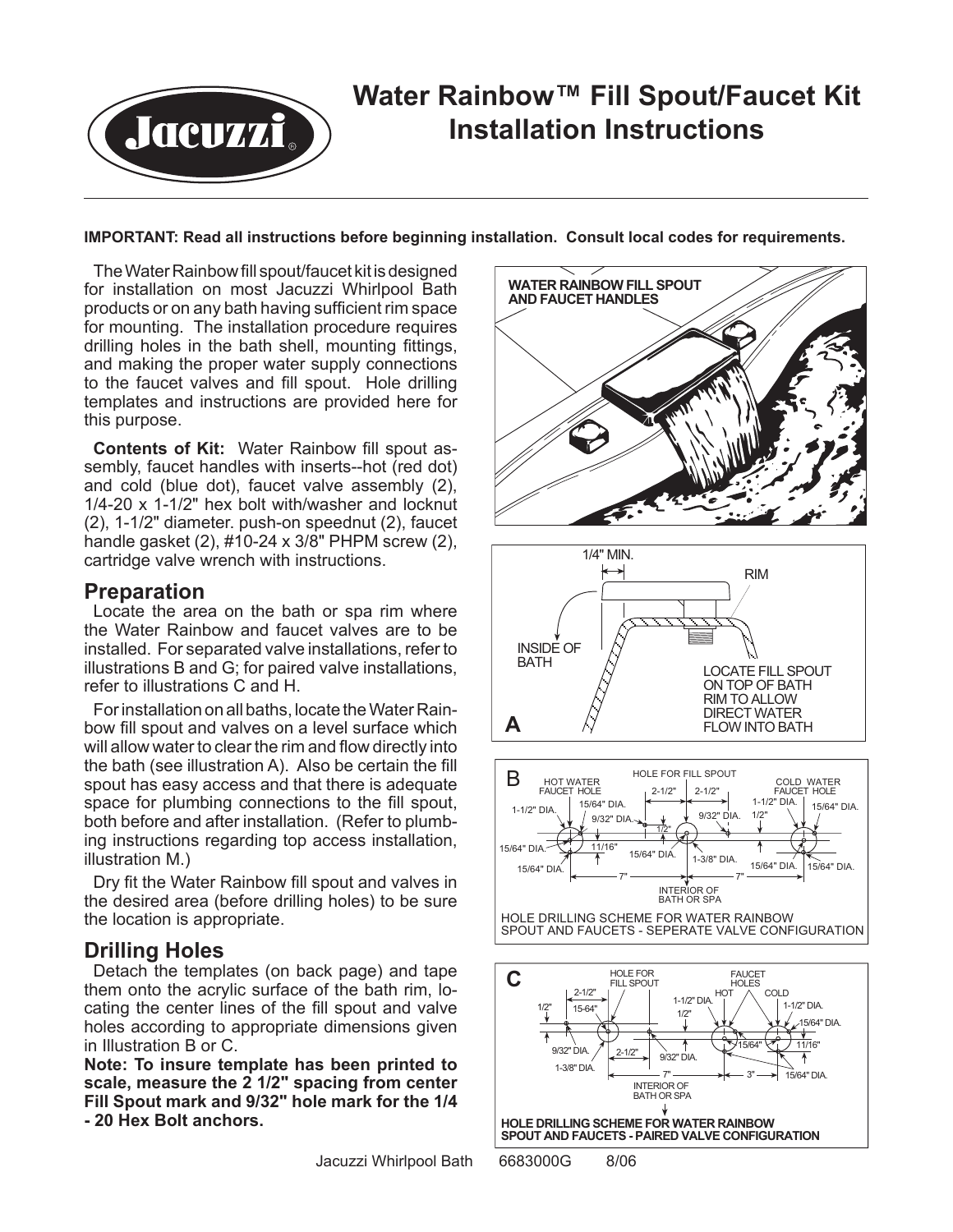Using a scribe tool or awl, mark the center points for all holes, then remove the template.

Drill holes from the finished surface side of the unit carefully, being sure they are the proper size. We recommend that you drill pilot holes and then use the recommended drill size. For best results, begin drilling at slow speed, then use high speed. Appropriate sizes of hole saws will be needed for this.

Clean up dust particles using a soft cloth dampened with water or isopropyl alcohol and discard the cloth.

## **Mounting the Fill Spout**

Apply a 3/16" bead of silicone sealant (not provided) on the shell surface around the holes just drilled in the shell. (See illustration D.)

Align the fill spout holes with the holes just drilled and insert the threaded pipe extension through the shell.

Fully install the 1/4-20 hex nuts onto the 1/4-20 x 1-1/2" hex bolts provided, then install the large flat washer onto the bolts. Insert the bolts through the shell (from under the rim) and into the brass inserts in the fill spout body. Finger tighten the hex nuts against the washer, then tighten until snug using a 7/16" wrench. **Do not over tighten**. Refer to illustration D.

Remove excess sealant using damp cloth.



# **Mounting the Valves**

Apply a 1/8" bead of silicone sealant (not provided) around each hole on the rim surface. Insert each faucet valve assembly through the holes, aligning the ribs on each valve body with the notches in the holes. (See illustration E.) Using a piece of 2" I.D. x 3" L PVC piping (if available), push the speednut over the tubing and onto the valve body (while continuing to hold the valve body at the top) until the speednut is in full contact with the underside of the shell. (See illustration F.)

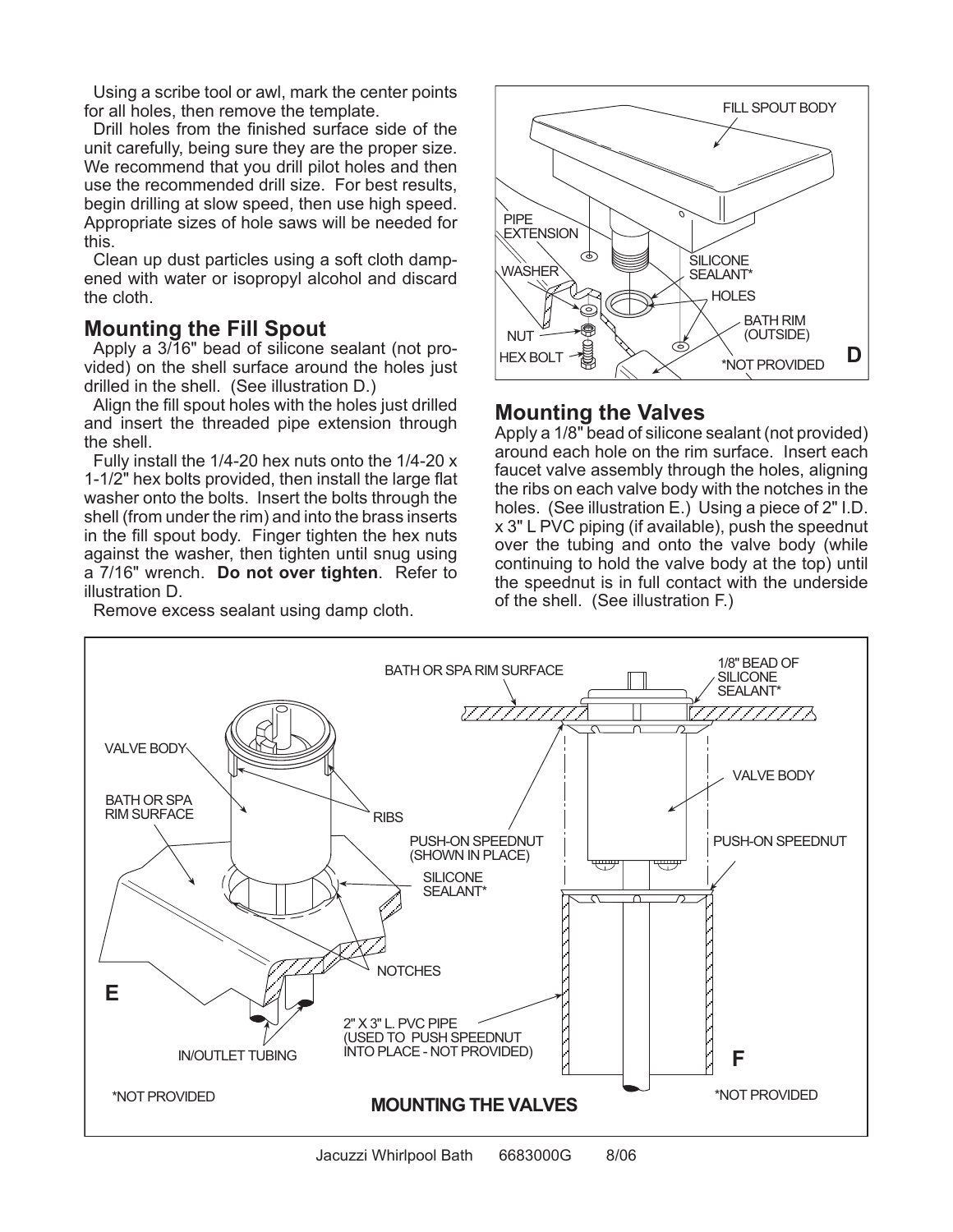



Jacuzzi Whirlpool Bath 6683000G 8/06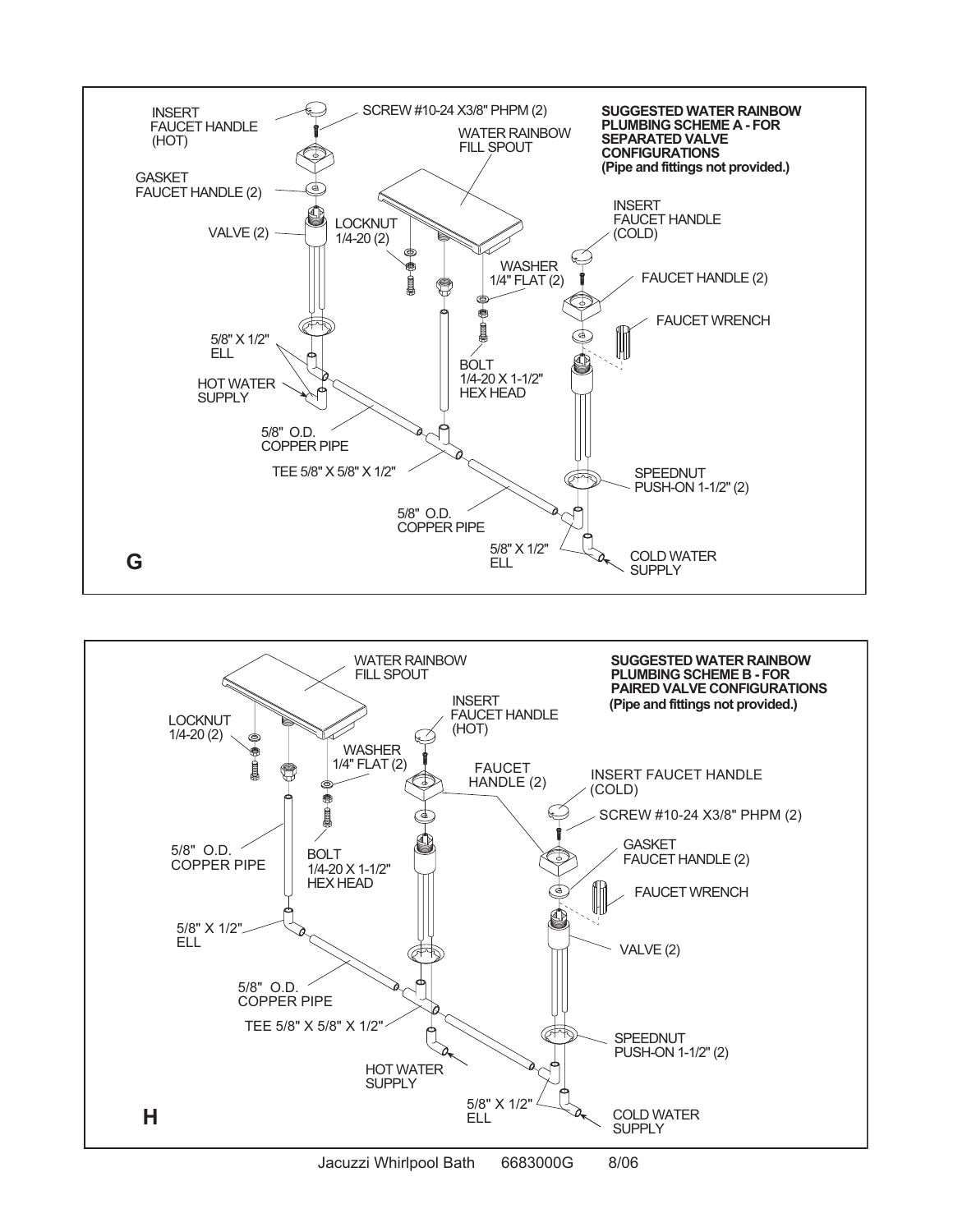# **Installing the Faucet Handles**

Install the rubber gasket into the faucet handle aligning the flat of the gasket with the projection from the handle, then aligning the flat surface on the stem with the flat inside handle, place the handle onto the stem of the faucet valve.

Insert the #10-24 x 3/8" L stainless steel PHPM screw (provided) through the handle and gasket into the valve stem and tighten.

Rotate handles clockwise to the end of travel.

Push in inserts with dots oriented toward the outer edge of the bath rim, red dot indicating hot water and blue dot indicating cold water. The notch in the insert must align with the ribs on the inside of the handles for flush engagement. (See illustration I.)

# **Plumbing Connections**

**Note:** Turn off water at main shut-off valve before making plumbing connections to supply lines.

Connect the water line from the hot and cold valve to the threaded pipe extension of the fill spout per illustration G or H. Use Teflon tape or thread sealant designed for use on plastics. **Do not use oil base thread compounds.** 

For bath fill spout only applications, refer to the suggested plumbing schemes G for separated valves and H for paired valves. If a rim or wall mounted shower is installed, a transfer or mixer valve will be required. Three variations are shown in illustration J (standard shower), K (rim mounted or hand held), and L (shower with anti-siphon valve if required by code.

If local plumbing codes require the installation of an anti-siphon valve, locate the anti-siphon valve 6" above the rim of the bath in a vertical position over a waterproof surface or fixture to allow for any possible water leakage through the air vent. The valve must be exposed and have access for service.

# **Operation**

Check for proper operation of the fill spout. Always fill the bath with a mixture of hot and cold water. Water temperatures in excess of 140° F may damage the fill spout and/or discolor the bath's surface.





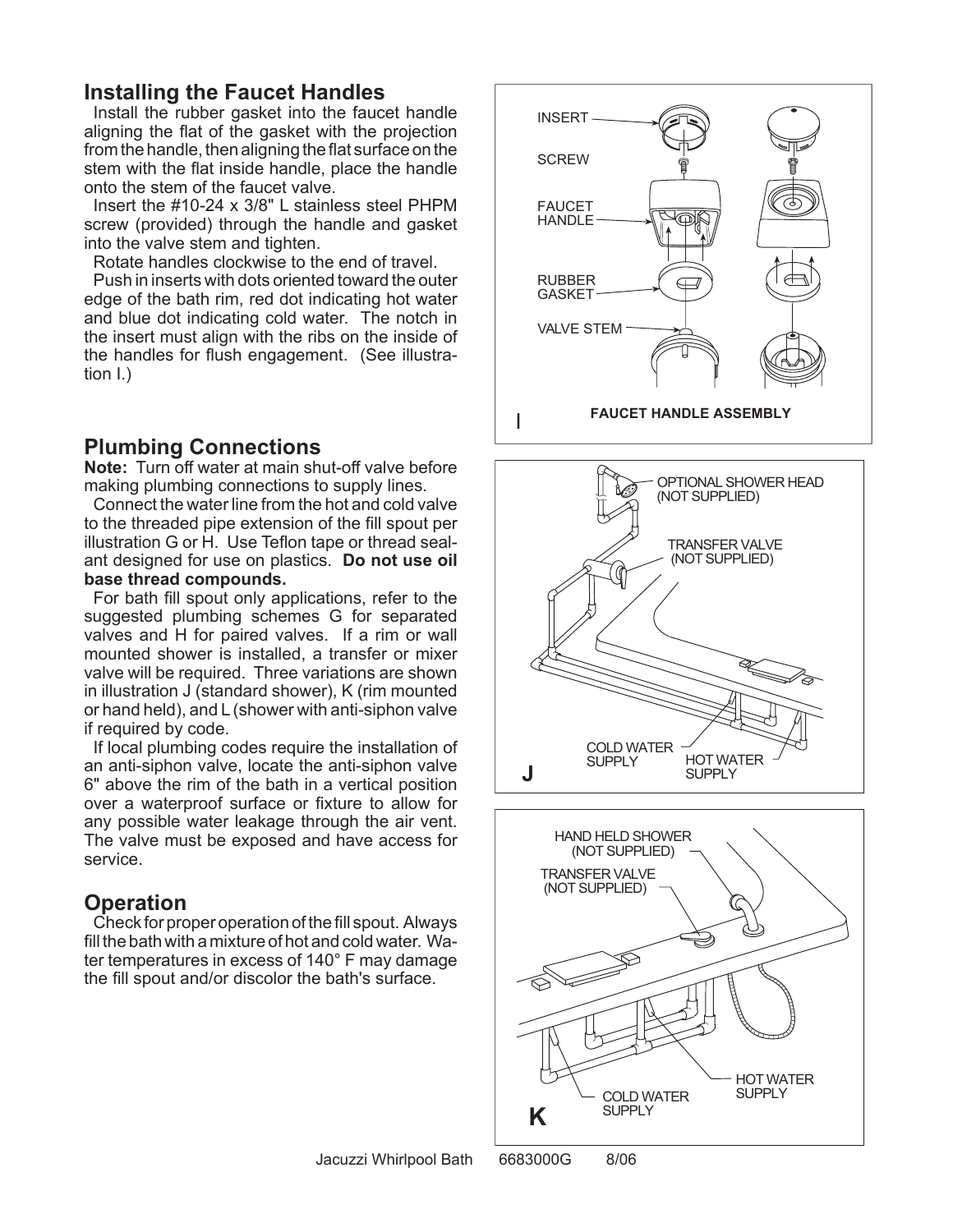## **Installation for Top Access**

If service access to Water Rainbow plumbing under the rim is not possible, it is possible to install the spout so that it can be replaced at a later date (if necessary) from the top of the rim. To do this, allow at least 2" of flexibility in the piping so it can be pulled up through the rim. Use a compression fitting or union at the connection of the pipe extension to allow disconnection without rotating the fill spout. If a compression fitting is not used, make sure there is a space of at least 6" from the back of the Water Rainbow to the wall, so the spout can be rotated to unscrew it from the piping. (See illustration M.)

To remove the fill spout from the top of the bath, first pry off the cover. **Do not use sharp tools!**  Then remove the two larger screws and pull the spout up.

## **Faucet Valve Replacement**

Jacuzzi Whirlpool Bath has provided a special wrench with which to change the cylinder valve assembly under the water supply handles should it require replacement. Keep this tool in a safe place for use at a later date. To replace the cylinder valve and the seat assembly, first turn off the water supply, then pry the insert from the square handle. Next, remove the Phillips screw securing the handle and remove the handle. Place the wrench on the bonnet and turn it counterclockwise. Next, remove the bonnet, leaving it in the wrench.

Note the position of the valve cylinder stop before removing the cylinder. Now use pliers to pull the valve cylinder stem out of the body, then slip the replacement cylinder unit into the body so that stops of both faucets are positioned downward, toward the bottom of the bath allowing rotation in the same direction.

Secure the bonnet in place with the wrench. Replace the handle and the screw. Snap the insert into place. (See illustration N.) The above faucet replacement parts are available from your Jacuzzi Whirlpool Bath dealer.



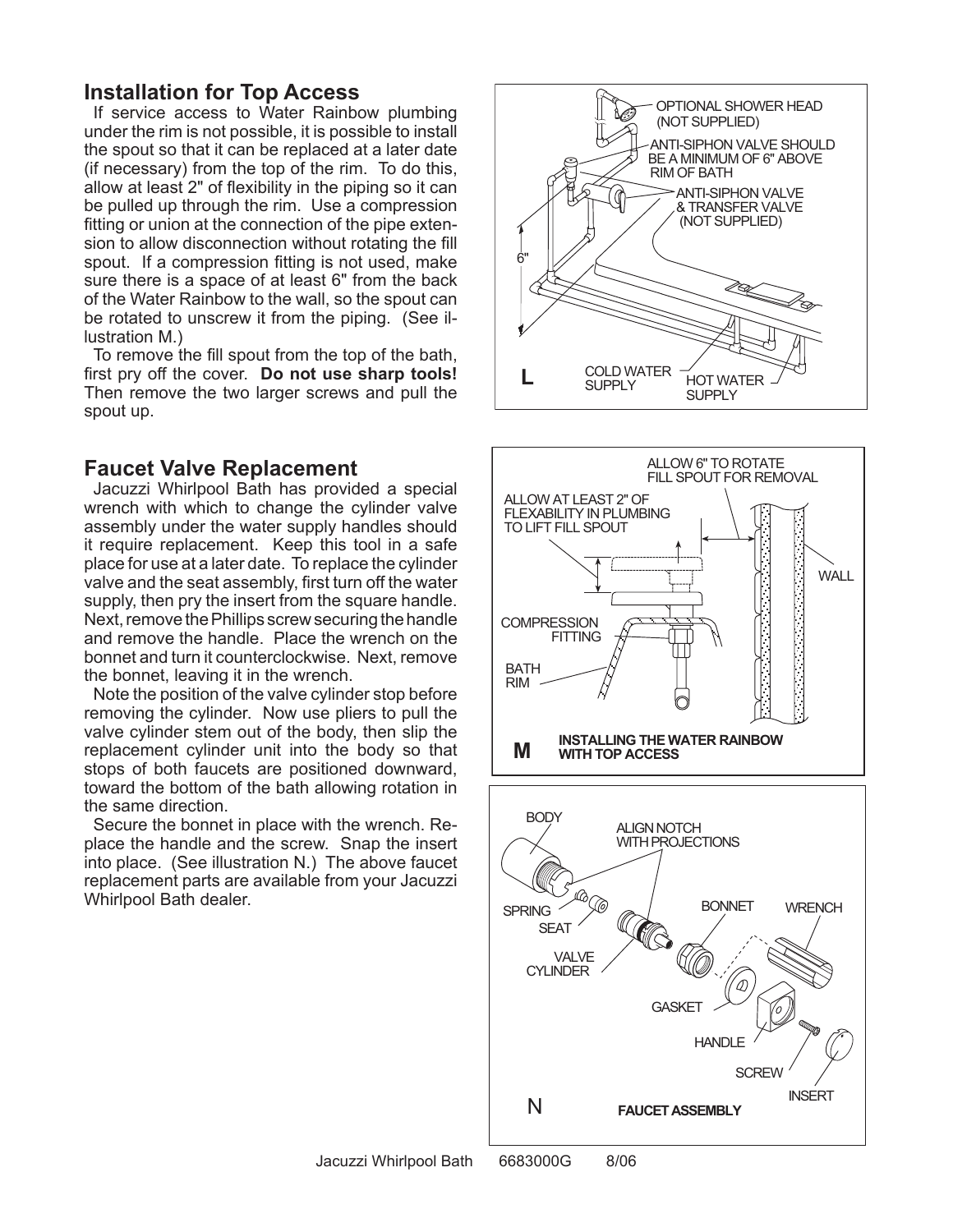## **CAUTION**

**Since plumbing fittings may contribute detectable amounts of lead to water, the following notice is required by California law (Proposition 65). "This product contains a chemical known to the State of California to cause birth defects or reproductive harm." In normal use, any lead exposure can be minimized by allowing the water to run free for several seconds before drinking.**

**Proper installation of the fill spout and compliance with local codes is the responsibility of the installer. Jacuzzi Whirlpool Bath does not warrant connections of water supply fittings and piping, fill systems, or drain/overflow systems. Nor is it responsible for damage to the bath (or spa) which occurs during any installation procedure.**

#### **PRODUCT SPECIFICATIONS ARE SUBJECT TO CHANGE WITHOUT NOTICE. USE INSTALLATION INSTRUCTIONS SUPPLIED WITH PRODUCT.**

Jacuzzi Whirlpool Bath has obtained applicable code (standards) listings generally available on a national basis for products of this type. It is the responsibility of the installer/owner to determine specific local code compliance prior to installation of the product.

Jacuzzi Whirlpool Bath makes no representation or warranty regarding, and will not be responsible for any code compliance.

#### **Jacuzzi Whirlpool Bath**

14801 Quorum Dr., Dallas TX 75254 **Customer Service:** Call (800) 288-4002

© Copyright 1991 Jacuzzi Whirlpool Bath 6683000G 8/06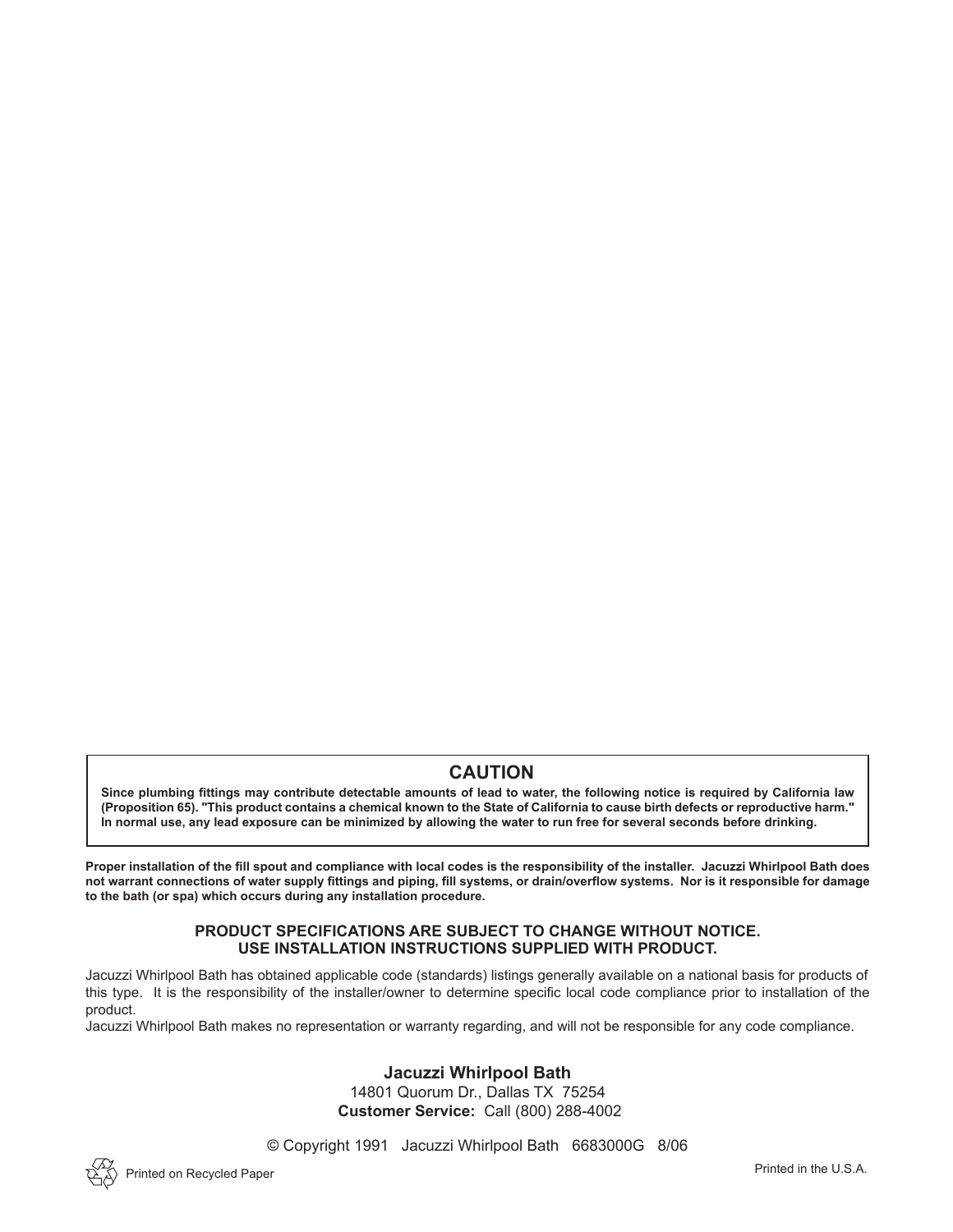